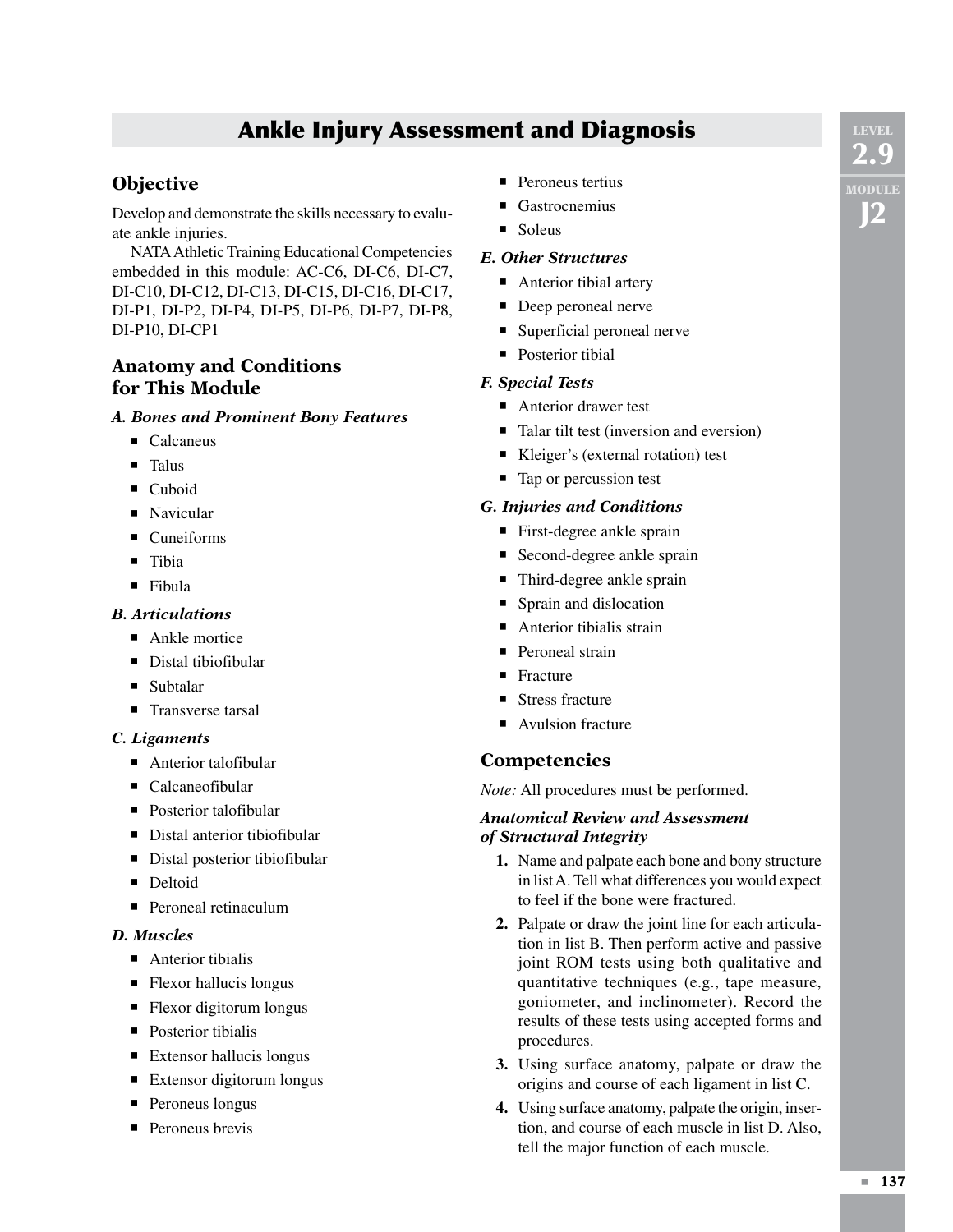**5.** Using surface anatomy, palpate each structure in list E.

#### *Injury Assessment*

- **6.** Obtain the medical history of an athlete with a suspected ankle injury.
- **7.** Demonstrate proper administration and interpretation of the special tests in list F.
- **8.** Demonstrate how you would observe and identify the clinical signs and symptoms associated with the injuries and conditions in list G.
- **9.** Explain and demonstrate the mechanisms by which each injury in list G occurs. Name the three sports in which each injury is most likely to occur and explain any differences among the injury occurrences and mechanisms in those sports.
- 10. Demonstrate appropriate sensory, circulatory, and neurological tests for the injuries in list G.
- 11. Palpate and assess the integrity of the bones and soft tissues associated with each injury in list G.
- 12. Perform special tests to assess the integrity of the joints involved in each injury in list G and explain how you would interpret these tests.
- **13.** Demonstrate the use of manual muscle testing and other tests as appropriate to assess the flexibility and strength of the muscles associated with each injury in list G.
- 14. Demonstrate functional and activity-specific tests to determine the integrity of each structure involved in each injury in list G.

# **Proficiency Demonstration**

**1.** Develop appropriate subject knowledge through coursework (C), verbal conversation (V), quizzes (Q), worksheets (W), or other approved activities (O).

**2.** Practice and reinforce the skills in clinical skills and laboratory courses.

**3.** Refine your skills by observing peer teachers and clinical instructors as they perform the skills (preferably on patients), discussing the competencies with peer teachers and clinical instructors, practicing alone and with others, and then demonstrating proficiency to a peer teacher.

 **4.**  Demonstrate your proficiency to an ACI.

#### **Approved by**

*(date and signature, and mode for didactic)*

| 1. | <b>Bones</b>                                                                                                                                                                                                                   |
|----|--------------------------------------------------------------------------------------------------------------------------------------------------------------------------------------------------------------------------------|
|    |                                                                                                                                                                                                                                |
|    | Lab                                                                                                                                                                                                                            |
|    |                                                                                                                                                                                                                                |
|    | $ACI$                                                                                                                                                                                                                          |
|    | 2. Articulations                                                                                                                                                                                                               |
|    |                                                                                                                                                                                                                                |
|    | Lab experience and the second service of the service of the service of the service of the service of the service of the service of the service of the service of the service of the service of the service of the service of t |
|    | Peer<br><u> 2002 - Jan James James Barnett, fizik eta idazlear</u>                                                                                                                                                             |
|    |                                                                                                                                                                                                                                |
| 3. | Ligaments                                                                                                                                                                                                                      |
|    |                                                                                                                                                                                                                                |
|    | Lab                                                                                                                                                                                                                            |
|    |                                                                                                                                                                                                                                |
|    |                                                                                                                                                                                                                                |
|    | 4. Muscles                                                                                                                                                                                                                     |
|    |                                                                                                                                                                                                                                |
|    | Lab                                                                                                                                                                                                                            |
|    |                                                                                                                                                                                                                                |
|    | ACI                                                                                                                                                                                                                            |
|    | 5. Other structures                                                                                                                                                                                                            |
|    |                                                                                                                                                                                                                                |
|    | Lab                                                                                                                                                                                                                            |
|    |                                                                                                                                                                                                                                |
|    |                                                                                                                                                                                                                                |
|    | 6. History                                                                                                                                                                                                                     |
|    |                                                                                                                                                                                                                                |
|    | Lab                                                                                                                                                                                                                            |
|    |                                                                                                                                                                                                                                |
|    | <b>ACI</b>                                                                                                                                                                                                                     |
| 7. | Special tests                                                                                                                                                                                                                  |
|    | Anterior drawer test                                                                                                                                                                                                           |
|    |                                                                                                                                                                                                                                |
|    | Lab                                                                                                                                                                                                                            |
|    |                                                                                                                                                                                                                                |
|    | ACI                                                                                                                                                                                                                            |